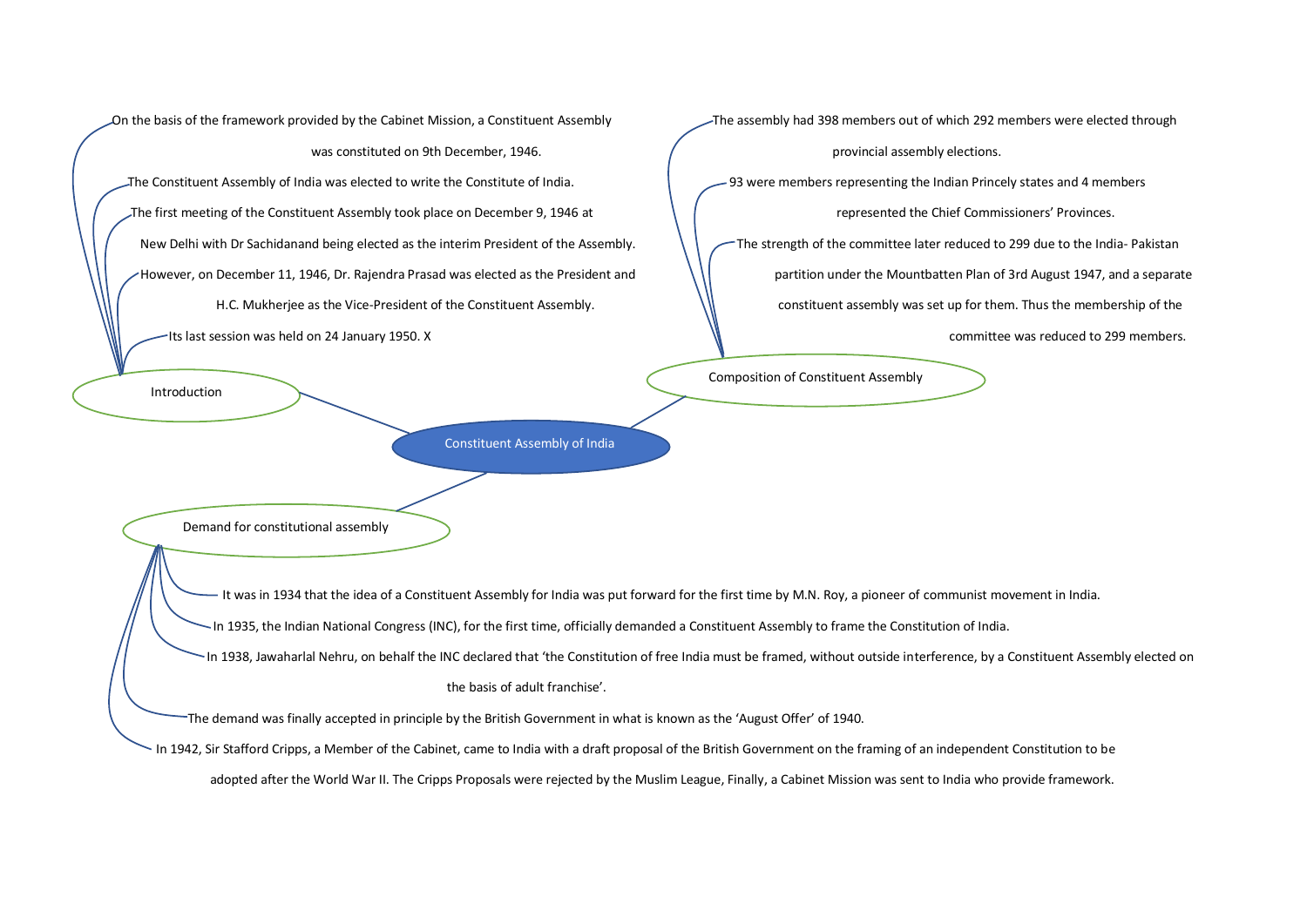

4. Drafting Committee - Dr. B.R. Ambedkar 5. Advisory Committee on Fundamental Rights, Minorities and Tribal and Excluded Areas - Sardar Patel (This committee had five sub-committees)

6. Rules of Procedure Committee - Dr. Rajendra Prasad 7. States Committee (Committee for Negotiating with States) - Jawaharlal Nehru 8. Steering Committee - Dr. Rajendra Prasad.